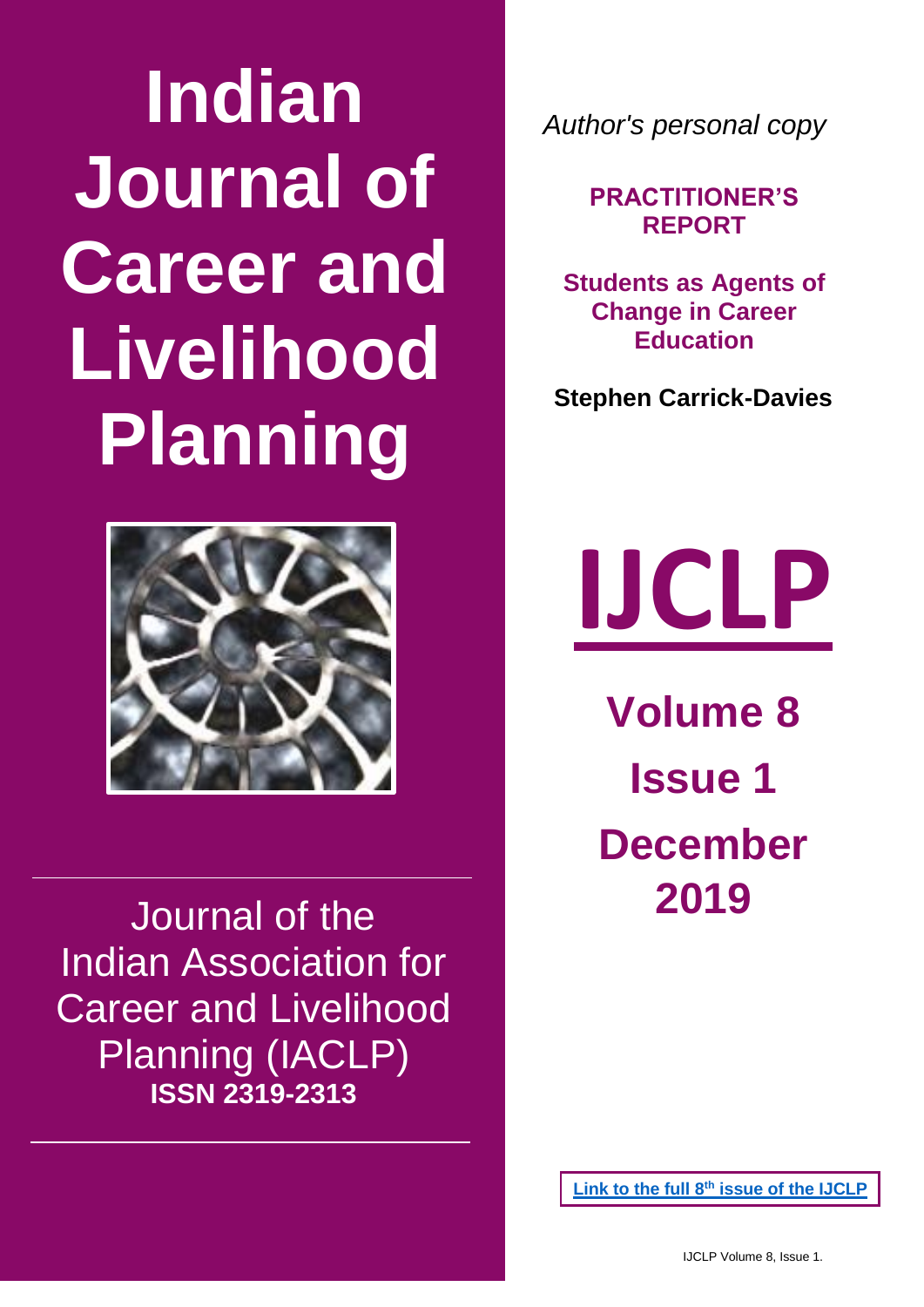**Indian Journal of Career and Livelihood Planning** 



Journal of the Indian Association of Career and Livelihood Planning (IACLP)

**ISSN 2319-2313** Volume 8, Issue 1, December 2019

## **PRACTITIONER'S REPORT**

## **Students as Agents of Change in Career Education**

**Stephen Carrick-Davies \***

Facework India

#### **Abstract**

In this paper I present findings from a four-week qualitative research project which engaged over two hundred Indian young people from different states across North India. Through participatory learner-centred activities and an engaging iterative design methodology, (based on a cyclic process of prototyping, testing, analysing and refining), my team and I were able to engage young learners, seek their views and co-create a more holistic employability curriculum.

Working intensely with these young people gave us the opportunity to pilot and test the relevance of the Facework employability training programme which was originally developed in the UK. The programme focuses on helping young people to work together to identify the relevant soft-skills needed for the changing world of work and find creative ways to develop awareness messages, training resources and activities so other students can master these skills. This is done through helping students understand the importance of embracing a Growth Mindset and helping students to identify and grow personal Character Strengths.

The Facework India pilot has shown that Indian students are aware of the need to develop their soft-skills, but lack the opportunities to learn and practice these within the current education system.

In his book Future Shock Alfin Toffler highlights the importance of youth involvement in all forms of social development (Toffler 1970). Nearly 50 years on from Toffler's writing, there have been massive societal changes which in turn have elevated the rights and participation of young people as agents of change. These include the following:

### **Changes in Technology**

Improved connectivity means youth voice is increasingly loud and clear, including their resistance. India currently has one of the highest smart phone growth rates of any country in the world (E-Marketer, 2018) and is one of the most important markets for services such as YouTube and

Facebook. Our discussions with students showed that many of them were already learning from online resources outside of the conventional classroom.

#### **Self-Actualisation**

Today many young people have different attitudes to mobility work/life balance and what constitutes a good stable career. Many students are embracing a more contemporary concept of choosing a path which is right for them; one which brings about personal fulfilment and meaning not just economic stability. The old, fixed mindset and concepts of what makes a "good" job, handed down by parents and teachers, were out of date, amongst the students we interviewed.

<sup>\*</sup>Correspondence concerning this article should be addressed to Stephen Carrick-Davies: stephen@carrickdavies.com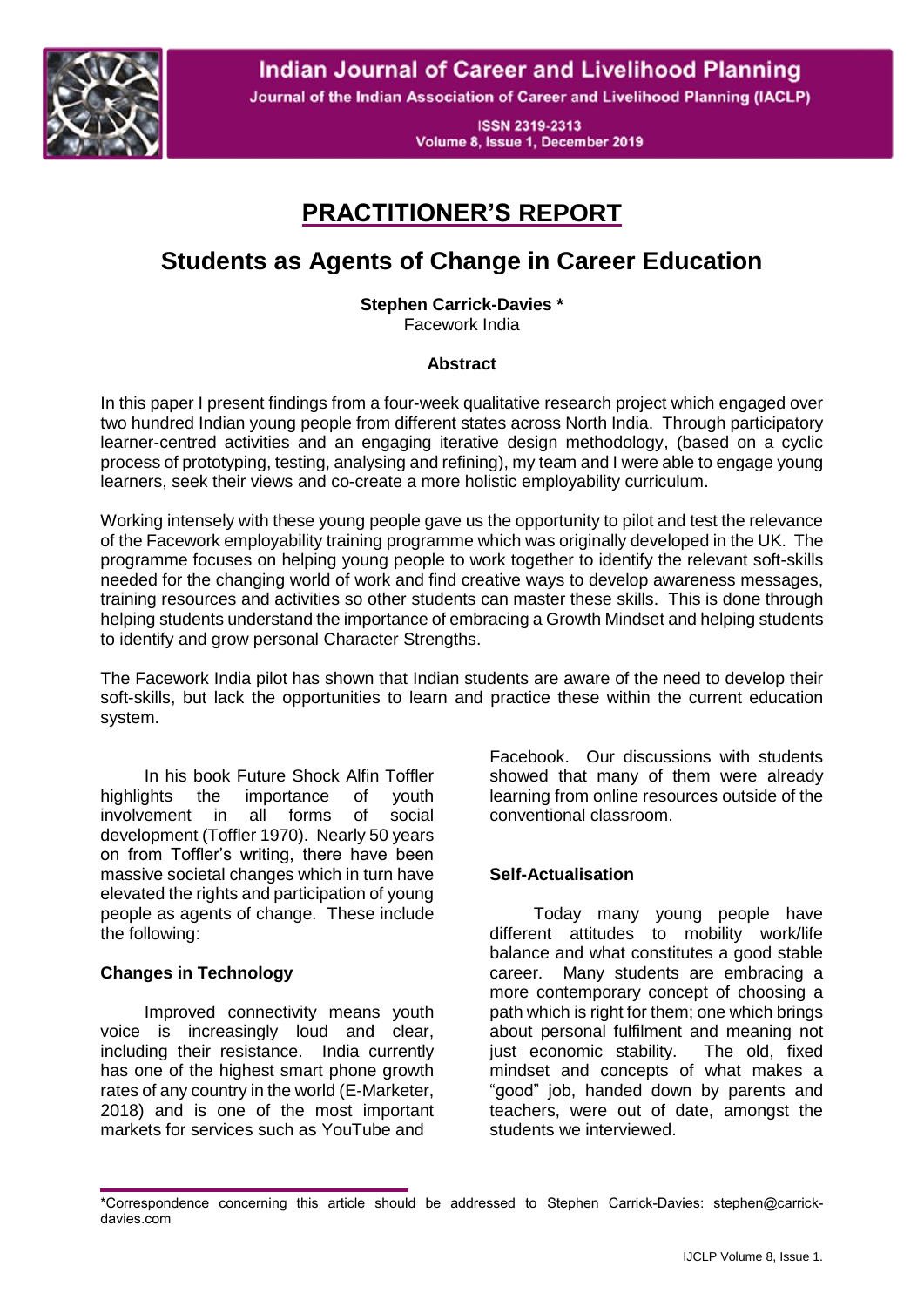#### **Youth Empowerment**

Young people are now responding to global issues such climate change (e.g., Greta Thunberg), gender equality (e.g., Malala Yousafzai), and gun control (e.g., the students of Marjory Stoneman Douglas High School in Parkland, Florida). Our discussions with students highlighted that these role-models were becoming an inspiration for many young people who now have examples where young people have worked to bring about change.

These three developments are shaping youth. Many young people are rejecting things being done 'to' them and the rallying cry of "Nothing about Us without Us" is gathering momentum. The British Council report on youth leadership indicates that Indian students want the freedom and opportunity to make educational decisions (British Council, 2013).

It is therefore disappointing to see that within the Education system across India and around the world, the opportunity to harness young people's ideas, passions, and networks are not being given adequate prominence. Even within the current best practice guidance for careers educators, such as the Gatsby Foundation Benchmarks promoted in the UK there is no explicit recognition to support students to become enablers, peer mentors, and active designers in career education and training. (Gatsby Foundation Benchmarks, n.d.)

The opportunity to develop students as agents for change is enormous in India, but so too is the challenge as illustrated by the following statistics extracted from newspaper reports.

- Just 14% of graduates leaving Indian Universities are job- ready. (Indian Employability Survey 2014)
- India Today (2019) highlights from a report on career development that 93% of students aged 14 to 21 were aware of just seven career options, though there are more than 250 different types of job options available in India.
- The Economic Times (2014), reports that nearly 85% of Higher Education candidates are not equipped to take career education decisions.

The paucity of qualified career guidance personnel in Indian schools illustrates the reality that there is simply no alternative to responding to the challenges of a growing population and the change in work brought about by the emergence of the  $4<sup>th</sup>$ industrial revolution, without fundamentally re-framing the way we engage students not just as learners but enablers with peer influence, agency and choice. This is the underlying rationale for developing the Facework programme which aimed to address three important questions:

- 1. What is the youth's understanding of "soft-skills" for employment, and where do they currently learn these skills?
- 2. What activities, interventions, and resources could be co-designed with the students which would be more effective in introducing these skills to a digitally connected generation?
- 3. What can we learn from modelling a learner-centred pedagogy in teaching employability and careers education? How can this be shared and scaled so that schools, universities and indeed employers have a radical new youthcreated employability curriculum?

#### **Background to Facework**

In the UK alternative schools cater to students with behavioural difficulties and there is concern about the numbers of students excluded from mainstream schools (House of Commons Education Committee, 2018). In 2014 I had the privilege of working with young people in the UK, who for different reasons were excluded from mainstream schooling and taught in such an alternative school. Many of these students were disruptive, angry and felt "pushed-out" of society. They already believed they were a failure and the challenge was to ensure that as they left schooling, they became successful in work. Over a 2-year period I committed myself to learn from these students by getting them to help me really understand the challenges and barriers they faced when it came to leaving school and facing work. This deep learning was essential to unlock and explore vital issues with this student group, including the importance of well-being in transition, how to maintain motivation and overcome failure, how to understand the students' sense of isolation.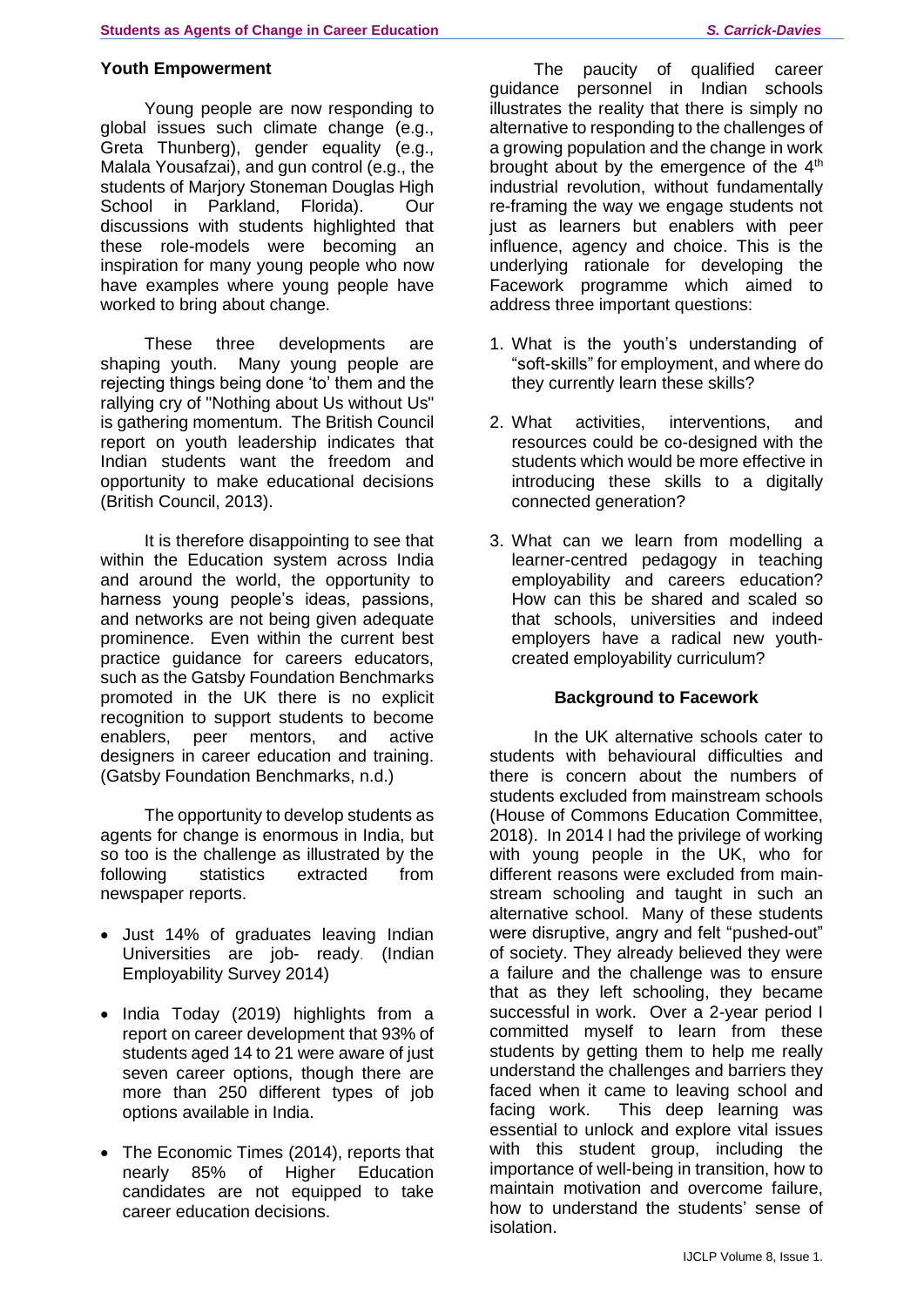Taking an empathetic student-led approach was crucial, not just in running the sessions but in getting the students to design their own activities and learning resources. Over a two-year period, I engaged different groups of excluded learners in employability training using the following interventions:

- Taking students out of their school to visit places of work.
- Demonstrating how presentation skills can build self-confidence. This included filming the young people to share what they had learnt.
- Facilitating one set of students from a school, to travel to another part of the country to share what they had learnt to other students.
- Encouraging better interaction with employers including using role-play and mock interviews and getting students to undertake research about the local employment market.
- Validating the student's use of social media within the classroom so we could show how online resources could stimulate learning.
- Designing innovative resources (online and offline) which helped extend the learning outside of the classroom.
- Piloting how an alternative accreditation and reward system could be developed. This included working with the leading UK awarding body the OCR (Oxford, Cambridge RSA) to map the skills we covered to their existing qualifications programmes.
- Co-designing a unique Scratch Card to enable students to rate their mates. (See figure 1).

We summarised the 5 core Soft-Skills needed for work as STEPS; Self-Management, Teamwork, Enterprise, Problem-Solving, and Speaking and Listening (see Figure 1).

The initial learnings from this intervention were published in a series of articles in the popular media (I described the learning gained from this work in a series of articles for the Huffington Post newspaper (Carrick-Davies, 2014; Carrick-Davies,2017) and all the resources were made available on a Facework website. www.facework.today .

Figure 1: Scratch Card



One of the young learners continued to work with me on the Facework project until he himself got a job. He is now a manager in a tools hire company and puts his success down to the experience he had in being trusted to help his peers find work.

#### **The Case for India**

Following this experience in the UK, I had the opportunity in 2016 to work across India, Nepal and Bhutan on education initiatives (including teacher training, funding the building of schools and piloting ICT programmes). This led to an invitation to run intensive 2-day workshops in North India with students in university, college and schools, as well as with unemployed youth in the community to test the Facework methodology. India has one of the largest student population in the world and hence there is an urgent need to steer this massive cohort to ensure that the demographic dividend of the country is utilised. There are tremendous opportunities emerging for career guidance. Collating various reports Tandon (2019) writes for example that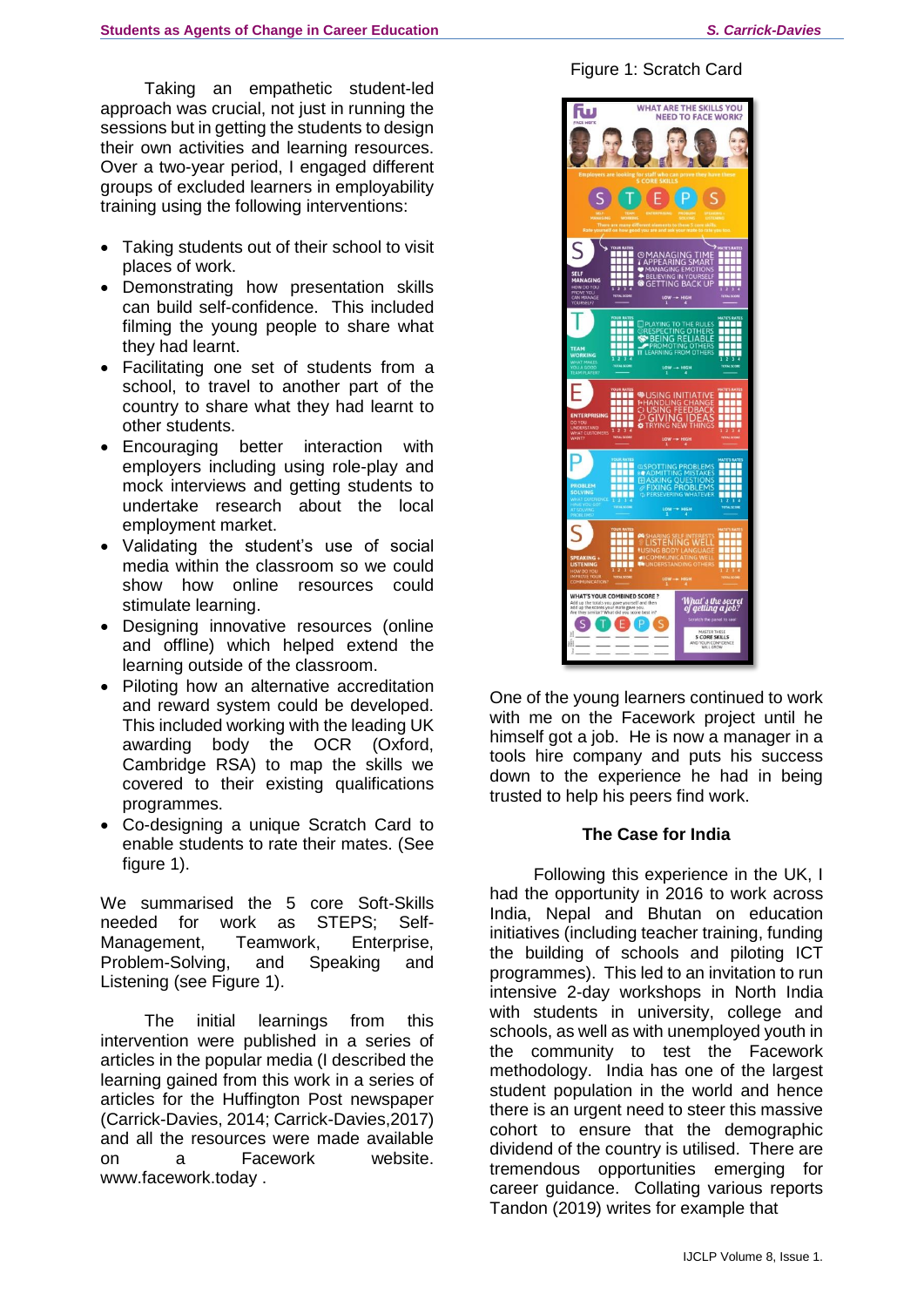the market size for career guidance is over INR 5,000 crore in India alone and is continuously growing.

Working with an Indian Social Entrepreneur and an experienced Indian trainer we ran workshops which promoted teamwork, critical-thinking and presentation skills. All of this was backed by reflection, and critical analysis. Through gauging their feedback, and ideas we believe we can help young people "face work," and make a successful transition from College/University to employment and enterprise. In total the project identified 7 findings:

- Young people agreed that soft-skills training is currently given very low attention in schools and universities.
- The educators we interacted with recognised the need to better prepare students for the world of work.
- The methodology we used in developing Facework is as significant as the actual content produced.
- The Facework training not only prepared the youth for work, it is also key to their personal development and growth.
- Creating a distinct aspirational and 'cool' brand to inspire youth proved enormously powerful.
- The Facework ethos of valuing each young person was crucial to the success of the pilot especially in establishing trust which aided students to feel comfortable to share their experiences.
- When given the opportunity, students were forthcoming in sharing their learnings to their peers using social media and film making.

Combining the feedback received from the students with those from the keyinformant interviews with teachers, policy makers and parents, we are now seeking to adapt the Facework content and suite of resources for use across India. The full report is available on the [www.facework.in](http://www.facework.in/) website. The rest of the paper focusses on three of the lessons learnt which I believe have most relevance for practitioners both in India and elsewhere.

#### **Start with the Mindset**

Mitchell and Krumboltz (1999), writing about planned happenstance argue that learners maintain career myths that hold them back. These thinking patterns need to be reframed and counsellors need to teach

students to engage in exploratory activities to increase the chances of discovering unexpected career opportunities. It is important however that idea that unplanned events can become opportunities for learning in country like India, fits into a cultural ethos that values conventional career paths. This fixed mindset was tackled in the Facework pilot.

In tackling the question about good jobs, and the forthcoming changes that the 4<sup>th</sup> Industrial Revolution will bring about, one of the students recounted her attempt over 3 years to get a job in the banking industry. At 22 she already felt unsuccessful and was anxious that she would bring real shame on her family. When she shared that she was currently working in a gym as a trainer and had a passion for photography we asked how could she approach a career in these industries with her parents? *"I could never bring this up with my parents, they would be very angry"* she stated.

The group came up with an idea of designing a survey which students could use to ask parents about their aspirations for the next generation's career. The questions which the students came up with illustrated in the video <https://vimeo.com/379971077> designed by the students is an example of how students can find creative solutions to educating their parents about what constitutes a good job. The Facework pilot showed us that any good careers engagement in India must have an active strategy to help parents better understand the changing nature of work and how their fixed mindset which may have been appropriate for their career needs updating. Facework also adapted various techniques from cognitive behaviour therapy (e.g., Stuck Points) to help students learn to challenge prevailing mindsets and assumptions.

At the end of the pilot we made a film exploring how parents influence student's career choices. See [https://www.youtube.com/watch?v=p0eXq8](https://www.youtube.com/watch?v=p0eXq8Y8K3Y) [Y8K3Y.](https://www.youtube.com/watch?v=p0eXq8Y8K3Y) We also made a film with one of the students who recorded a poem he wrote about his experience of talking to his parents and we filmed this. *"The world has changed, and so have I since our time way back then, I have my own dreams that I wish to gain, so please, a chance is all that I ask, a chance to take on my own risk, which with your blessing will be much less of a task"*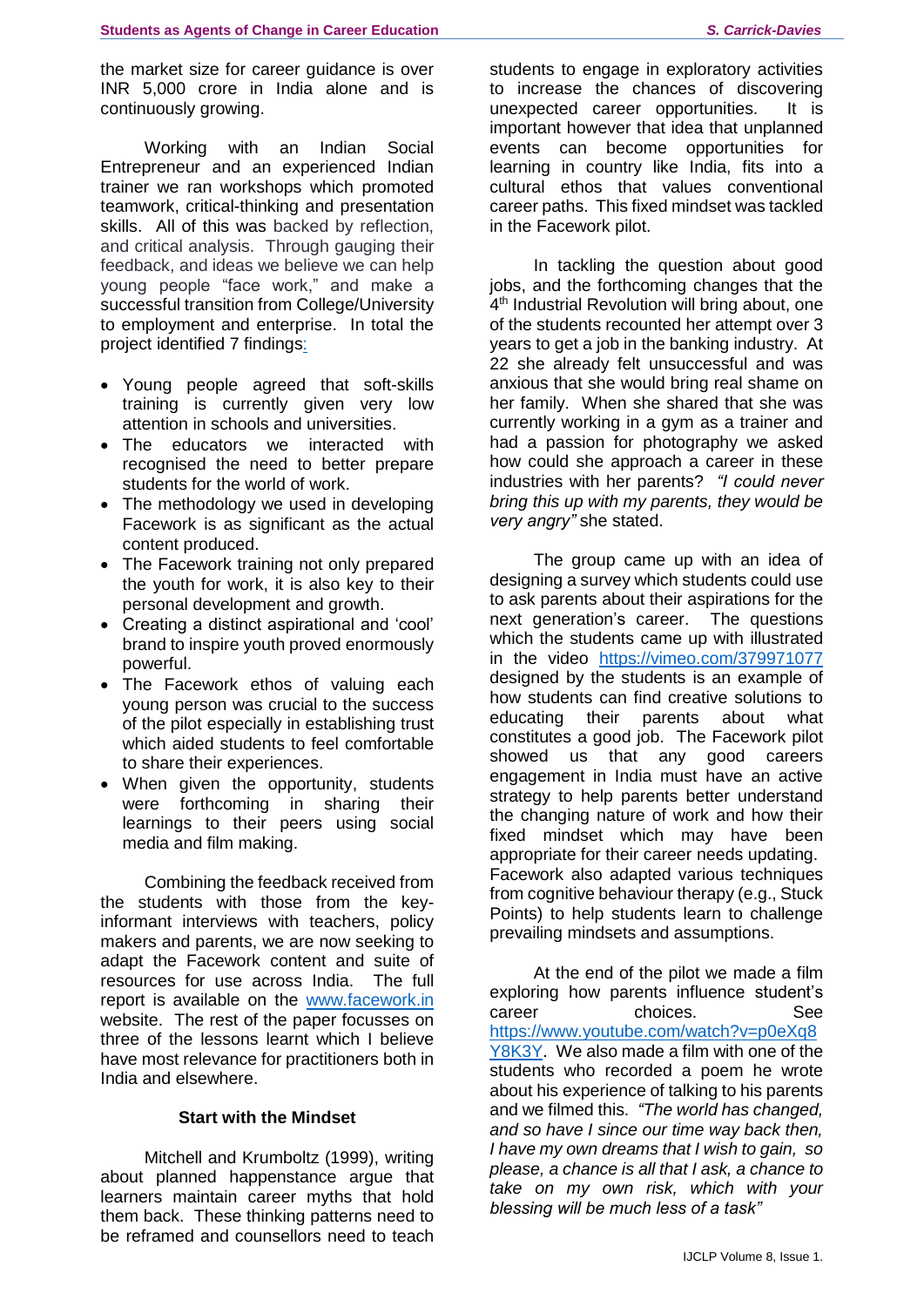#### **Introducing Character Strengths**

We introduced students to the concept of character strengths which is increasingly being used in schools in other countries. This input helps students identify their qualities and inherent character strengths. Once these are identified a student can review the careers in which these strengths can be utilised. We ran a series of activities which helped students uncover their strengths, such as perseverance, selfregulation, prudence, love of learning, hope, gratitude, perspective, teamwork, and social intelligence. Students worked in groups to discuss their learnings and reflections on their own character strengths. This was followed by reviewing the link between their Character Strength and their career choices where they could utilise these strengths.

#### **Giving Students Voice and Nurturing Leadership**

The educational philosopher, **John Dewey** (1938–1998) believed that a school curriculum could only be justified if it related as fully as possible to the activities and responsibilities that students will encounter *after* leaving school. What was once certain for earlier generations, is now unpredictable, and teachers need to help students acquire soft skills not just to survive but to thrive. Hambly and Bomford (2019) provide the metaphor of a scaffolding which allows students to move sideways, take a rest, retrain or take on unpaid work or voluntary roles. This is a helpful metaphor for India as young people across the country can be encouraged to recognise the value of social entrepreneurship, volunteering, and mentoring their fellow students- something which the Facework programme is wanting

to promote. These are the learning environments where children can learn emotional intelligences, character strengths and soft skills, and gain confidence in practice and mastery of these subjects. Indeed, it is the soft-skills, growth mindset and character strengths which will make a difference in a young person's career in the long term.

#### **Conclusions, Challenges and Caveats**

In preparing this paper I am profoundly aware of the limitations of this intervention. Bringing an intervention, even though it was adapted for India, could have carried unconscious biases. The pilot suffered from a lack of pre-

intervention and post intervention data comparisons. However full written evaluation forms were completed at the end of each workshop which provide post hoc indications of the value the students and teachers gave to the course.

It is vital that we continue to listen to and capture the views of young people and create systems and methods of student-led education. We need to encourage them to be peer-mentors, challenge fixed mindsets, show others how to discover their character strengths and make soft-skills relevant to the world of work. The ultimate challenge is as much about inspiring and equipping young learners to teach, as it is encouraging older teachers to unlearn and re-learn as they adopt and practice a new pedagogy which truly engages a different type of learner. As Toffler (1970) says, "The illiterate of the 21st century will not be those who cannot read and write, but those who cannot learn, unlearn, and relearn."

#### **About the author**

*Stephen Carrick-Davies, is a consultant at Facework India. His specialities include, international development, social change, E-Learning and Digital Citizenship training, producing media resources including writing, overseeing production of websites, films, resources etc., and advising other charities in developing their work and growth.*

#### **References**

British Council. (2013). *Study on youth leadership and global citizenship initiatives*. New Delhi: British Council.

Economic Times (2014). *Nearly 85% of higher education candidates not equipped to take career decisions: Survey*. Retrieved from <https://economictimes.indiatimes.com/jobs/nearly-85-of-higher-education-candidates-not->

equipped-to-take-career-decisions-survey/articleshow/62636443.cms?from=mdr